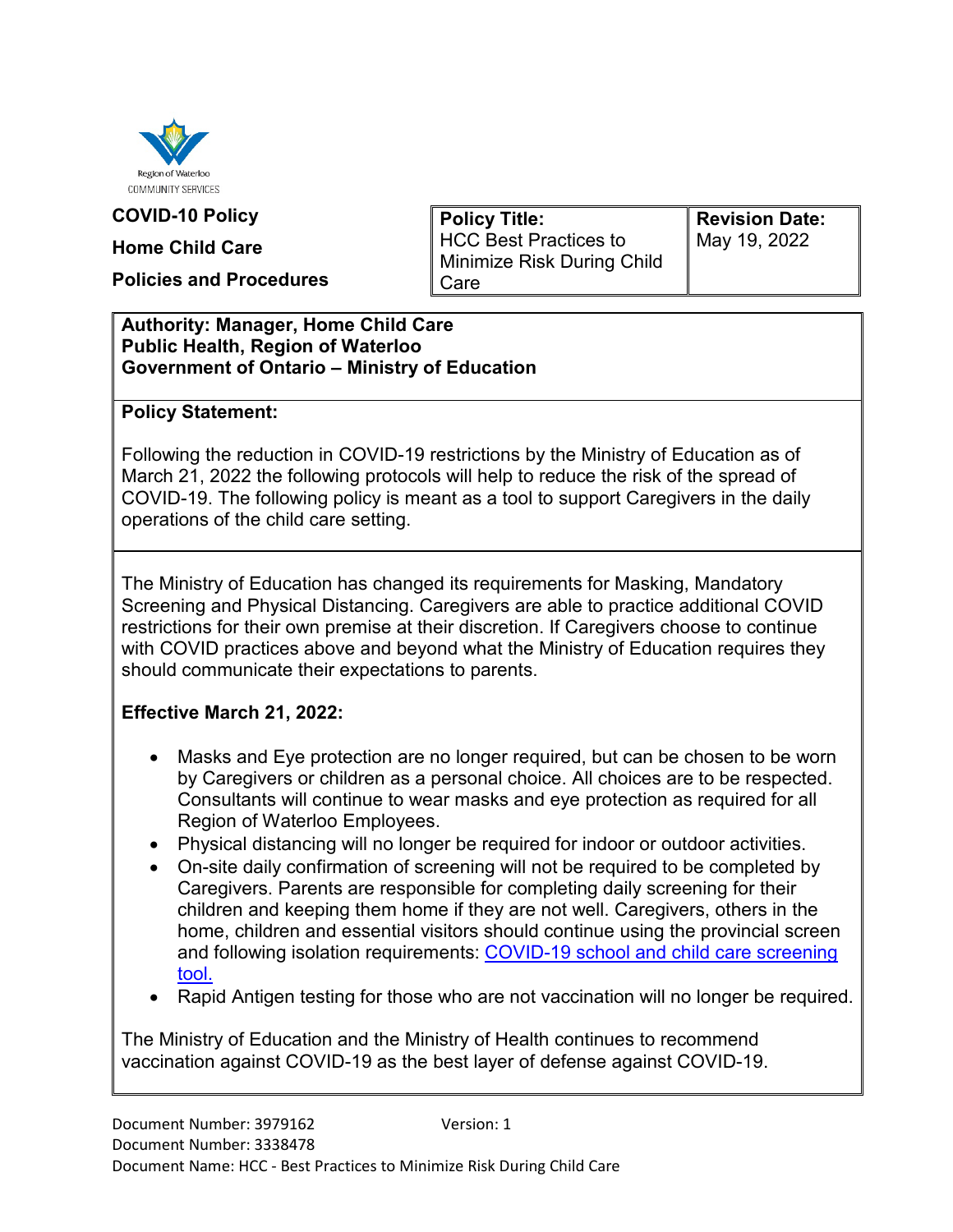## **Updated Case and Contact Management Guidance**

The following is updated guidance for isolation requirements. Everyone must follow the [Ontario Covid-19 School and Child Care Screening Tool](https://covid-19.ontario.ca/school-screening/) to determine if they can attend a child care setting.

- Asymptomatic individuals who are close contacts of a case or a symptomatic individual in the community are no longer required to isolate but must self-monitor for 10 days following last exposure. During the self-monitoring period, close contacts must wear a well-fitted mask in all public settings and avoid activities where they need to take off their mask.
- For children under 2 a well-fitted mask is not required. However, parents must monitor for symptoms for 10 days following last exposure.
- Asymptomatic household contacts of a case or a symptomatic individual are also not required to isolate if they are 17 or younger and fully vaccinated; 18 and older and have already received their COVID-19 booster; or tested positive for COVID-19 in the last 90 days and have completed their isolation period. Asymptomatic household contacts who are not required to isolate are also required to selfmonitor for 10 days following last exposure, as outlined above.
- Children under 5 who are asymptomatic household contacts are required to stay home for 5 days.
- Upon return from international travel, fully vaccinated travelers are no longer required to wear a mask when in public settings for 14 days after arrival in Canada or to maintain a list of all close contacts for their first 14 days in Canada. Unvaccinated or partially vaccinated individuals who are exempt from quarantine (including unvaccinated children under 12 years of age who are exempt from quarantine due to accompanying a fully vaccinated adult) are still required to wear a mask in public settings (including school and child care) and maintain a list of all close contacts for 14 days after arrival in Canada. Exemptions for this masking requirement include individuals who need to remove their mask for security or safety reasons; children under the age of 2; and children aged 2 to 5 who are unable to tolerate wearing a mask.

## **Remaining Health and Safety Measures in Child Care**

*The below safety measures will continue to be in place until the end of June, or specified by the Ministry of Education:* 

## **1. Absence Reporting**

Caregivers are to continue reporting cases of illness and absence due to COVID-19 to their Consultant. This may result in the closure of some Home Child Care premises when a Caregiver or someone who resides in the home is symptomatic or tests positive for COVID-19.

Parents will be notified of a positive COVID case in the premise if there is more than 30% absenteeism related to COVID. Parents will be notified by Region of Waterloo staff.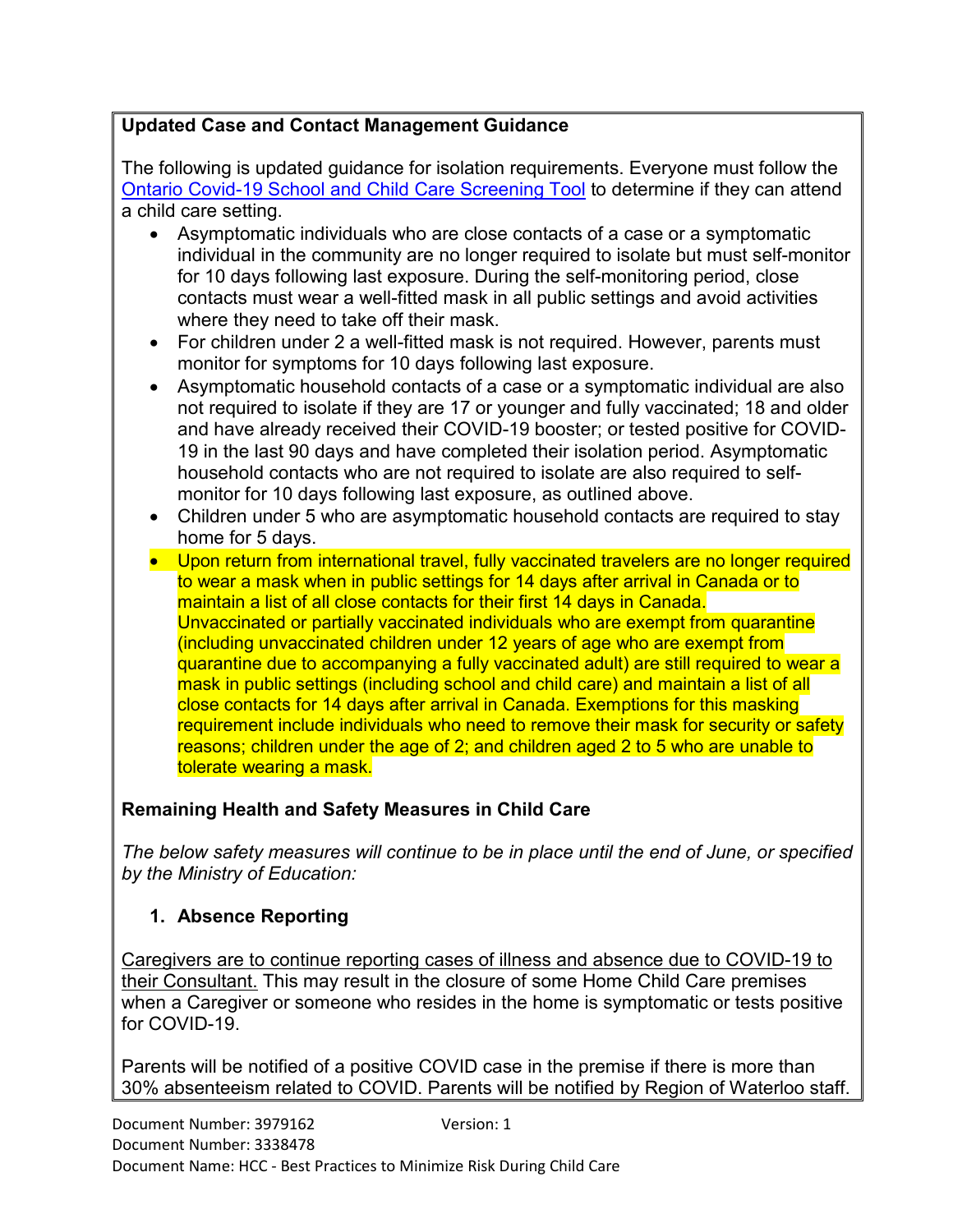Under the CCEYA, licensees must ensure that a daily observation is made of each child attending child care before the child begins to associate with other children in order to detect possible symptoms of ill health.

Licensees are also required to ensure that where a child receiving child care appears to be ill, the child is separated from other children and the symptoms of the illness noted in the child's records.

As a reminder, anyone who is sick or has any new or worsening symptoms of illness (not Covid-19 related) should stay home until their symptoms are improving for 24 hours (or 48 hours for nausea, vomiting, and/or diarrhea) and should seek assessment from their health care provider if needed. Anyone who is sick or has symptoms commonly associated with Covid-19, should follow the Ontario Covid-19 School and Child Care Screening for isolation requirements.

## **2. Ventilation Measures**

Home child care providers are encouraged to implement best practices and measures to optimize ventilation. Adequate ventilation should be provided by opening windows, moving activities outdoors when possible and through mechanical ventilation including HVAC systems.

Heating, ventilation and air conditioning systems (HVACs) and their filters are designed to reduce airborne pollutants, including virus particles, when they circulate through the system.

- Ensure HVAC systems are in good working condition.
- Keep areas near HVAC inlets and outlets clear.
- Arrange furniture away from air vents and high airflow areas.
- Avoid re-circulating air.

## **3. Hand Hygiene, Respiratory Etiquette, Cleaning & Disinfecting Practices**

Our program and Region of Waterloo Public Health continues to recommend the following:

Hand Hygiene

- Hand hygiene should occur when entering the premise, before and after eating, after washroom use, and other regular scheduled times throughout the day.
- Hand hygiene should occur before and after riding in shared vehicles
- Soap and water are the preferred way to clean hands
- Hand sanitizers can be used by children. It is most effective when hands are not visibly soiled
- For any dirt, blood, body fluids (urine/feces), it is preferred that hands be washed with soap and water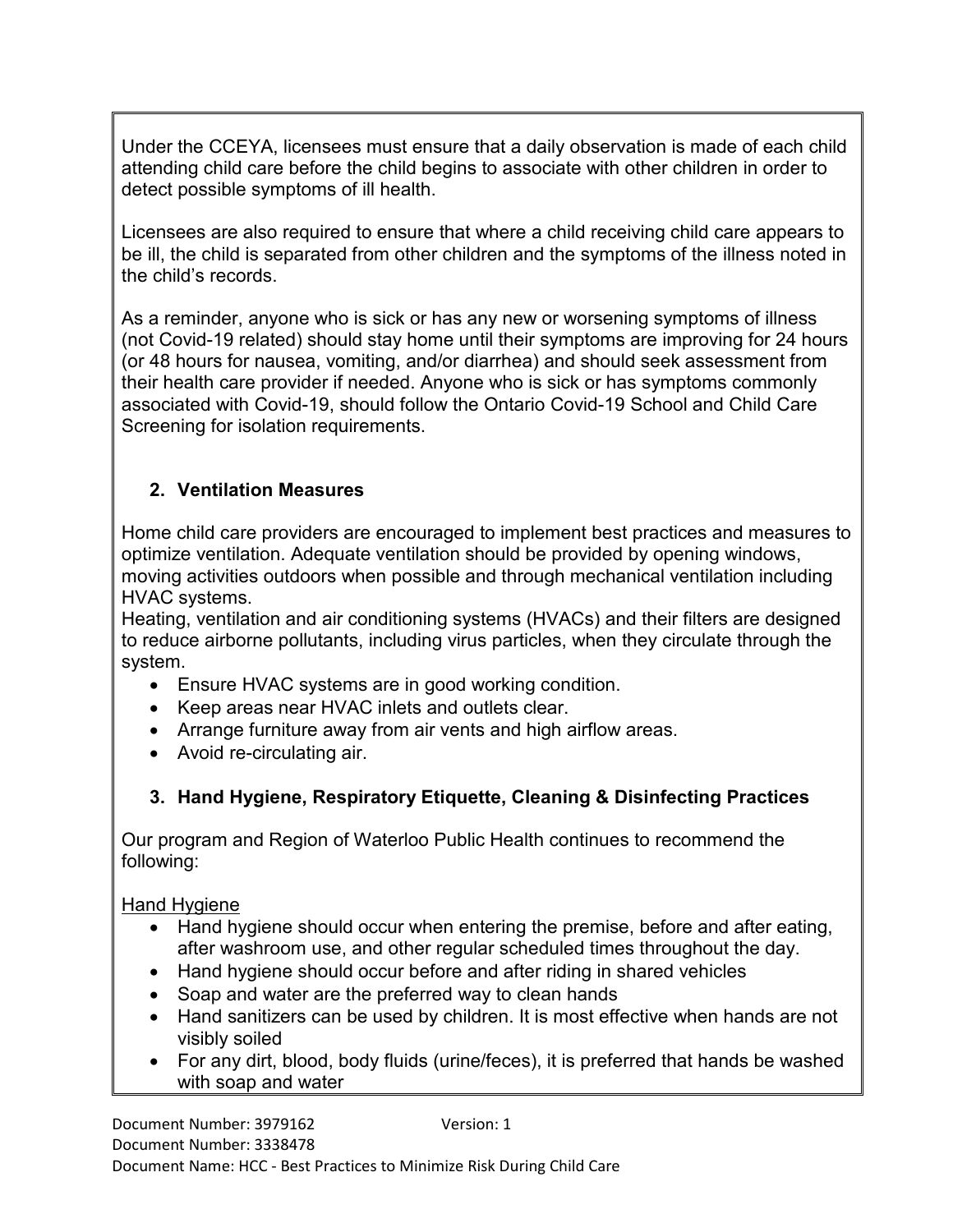- Keep hand sanitizers in a safe location, especially around young children. Ensure young children are always supervised when using hand sanitizer.
- Provide paper towels/tissues for drying hands and lined, no-touch waste baskets (for example, foot pedal-operated, hand sensor, open basket).
- Hand sanitizer should be available, and/or plain liquid soap in dispensers, sinks and paper towels in dispensers.
- Hand sanitizer should be available at the entrance to the child care premise
- Support or modifications should be provided to allow children with special needs to regularly perform hand hygiene as independently as possible.
- Age appropriate educational hand hygiene posters or signage should be placed around the child care premise.
- All caregivers and adults in the home can participate in educational training around proper hand washing techniques. Please refer to the following videos and incorporate them into your hand washing hygiene practices.
	- o For adults: [https://www.publichealthontario.ca/en/videos/7-steps](https://www.publichealthontario.ca/en/videos/7-steps-handhygiene)[handhygiene](https://www.publichealthontario.ca/en/videos/7-steps-handhygiene)
	- o For children: [https://www.canada.ca/en/public-health/services/video/covid-](https://www.canada.ca/en/public-health/services/video/covid-19-hand-washing-heroes.html)[19-hand-washing-heroes.html](https://www.canada.ca/en/public-health/services/video/covid-19-hand-washing-heroes.html)

# *Hand Hygiene During Meal Times*

- Ensure proper hand hygiene is practiced by Caregiver when preparing food
- Ensure proper hand hygiene is practiced by Caregiver and children before and after eating
- Remove plates/cups/utensils for cleaning once the child is finished eating.
- Tables and chairs being used should be cleaned and disinfected before and after meals
- Cups/sippy cups for water that children use freely during care should be labelled and should not be shared
- Continue to supervise and hold bottles for infants not yet able to hold their own bottle to reduce the risk of choking

# *Hand Hygiene During Outdoor Play*

- Play equipment and materials in the Caregiver's yard (climbing structures, riding toys, etc.) are disinfected as part of the cleaning and sanitization protocols
- Children should bring their own sunscreen (labelled with their name) where possible and it should not be shared. Caregivers should ensure proper hand hygiene before/after assisting with sunscreen application
- Ensure children wash their hands after outdoor play
- Ensure children wash their hands before leaving and after returning from parks or other outings
- Bring hand sanitizer for children to use following their play in park or other outing
- Consider bringing disinfectant wipes for parks or outings where they know cleaning and sanitization is not occurring